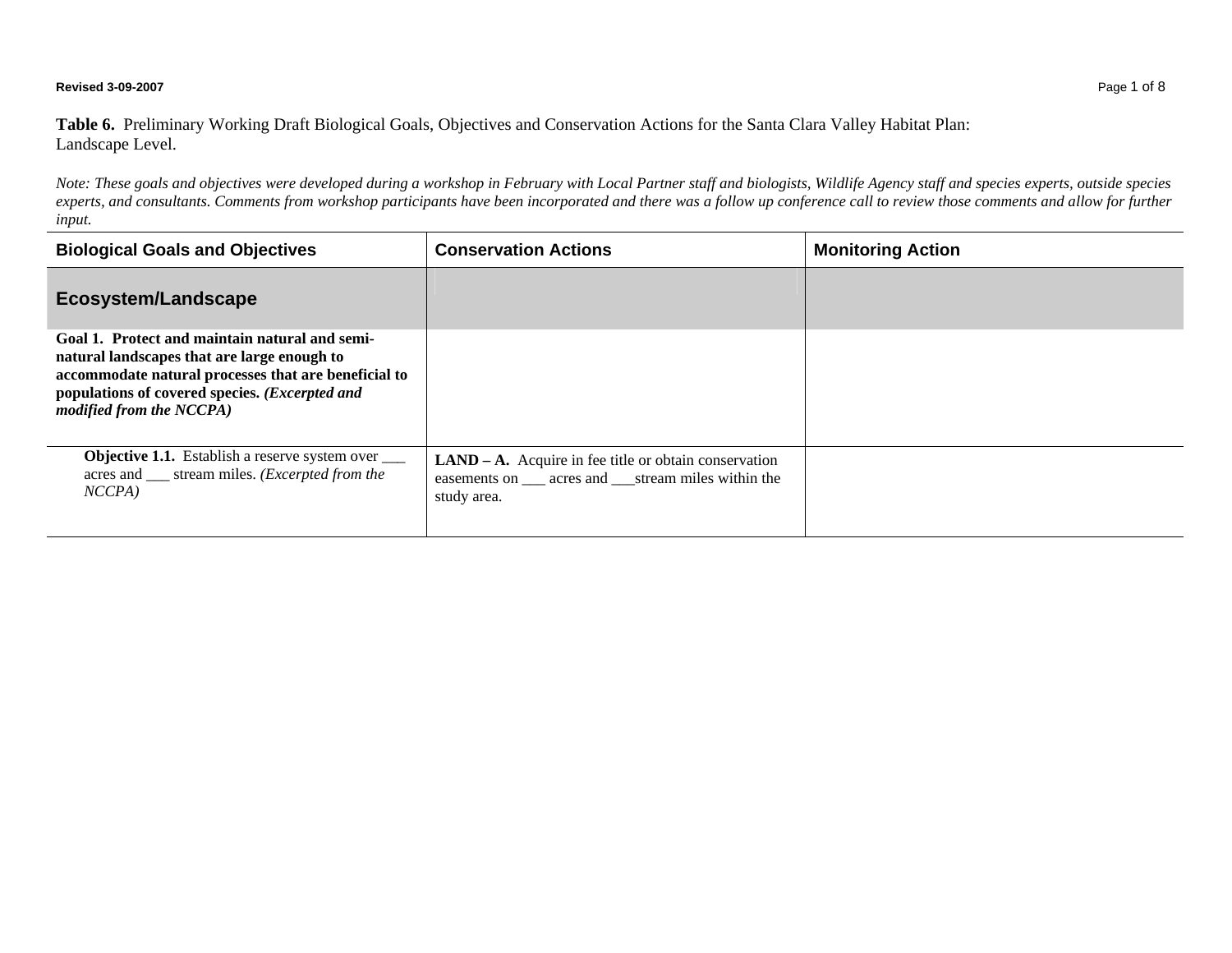| <b>Biological Goals and Objectives</b>                                                                                                                                                                                                      | <b>Conservation Actions</b>                                                                                                                                                                                                                                                                                                                                                                                                                                                                                                                                                                                                                                                                                                                                                                                                                                                               | <b>Monitoring Action</b> |
|---------------------------------------------------------------------------------------------------------------------------------------------------------------------------------------------------------------------------------------------|-------------------------------------------------------------------------------------------------------------------------------------------------------------------------------------------------------------------------------------------------------------------------------------------------------------------------------------------------------------------------------------------------------------------------------------------------------------------------------------------------------------------------------------------------------------------------------------------------------------------------------------------------------------------------------------------------------------------------------------------------------------------------------------------------------------------------------------------------------------------------------------------|--------------------------|
| <b>Objective 1.2.</b> Protect a range of environmental<br>gradients (such as slope, elevation, aspect, rainfall)<br>across a high diversity of natural communities<br>within the reserve system. (Excerpted from the<br>NCCPA and modified) | LAND - B. Acquire in fee title or obtain conservation<br>easements on land for the Reserve System that includes<br>the full range of topographic and geographic diversity in<br>the study area.                                                                                                                                                                                                                                                                                                                                                                                                                                                                                                                                                                                                                                                                                           |                          |
| Objective 1.3. Protect river systems and hydrologic<br>function within and outside the reserve system.                                                                                                                                      | LAND - C. Acquire in fee title or obtain easements on<br>acres in the Coyote Watershed, ___ acres in the<br>Guadalupe Watershed, ___ acres in the Llagas<br>Watershed, ___ acres in the Uvas Watershed, ___ acres in<br>the Pescadero Watershed and ___ acres in the Pacheco-<br>Santa Ana Watershed.<br>$LAND - D.$ Acquire in fee title or obtain easements on<br>stream miles, <u>equal</u> acres of ponds, <u>equal</u> acres of<br>freshwater wetlands, including ___ acres of seasonal<br>wetlands in both the Northern and Southern watersheds of<br>the study area.<br>Consider acquisition in areas outside of the<br>$\blacksquare$<br>study area such as San Felipe Lake [but need<br>clear criteria to justify doing this-J&S to<br>develop criteria]<br><b>STREAM - A.</b> Regulate flow to improve passage in<br>areas where partial or seasonal barriers prevent migratory |                          |
|                                                                                                                                                                                                                                             | aquatic species from completing their life cycle [more<br>clearly define what we are doing here.<br>Add other stream actions?<br>Add invasive species?                                                                                                                                                                                                                                                                                                                                                                                                                                                                                                                                                                                                                                                                                                                                    |                          |
| Goal 2. Sustain and enhance the effective movement<br>and genetic exchange of native organisms within and<br>between natural communities inside and outside of<br>the study area. (Excerpted from the NCCPA and<br>modified)                |                                                                                                                                                                                                                                                                                                                                                                                                                                                                                                                                                                                                                                                                                                                                                                                                                                                                                           |                          |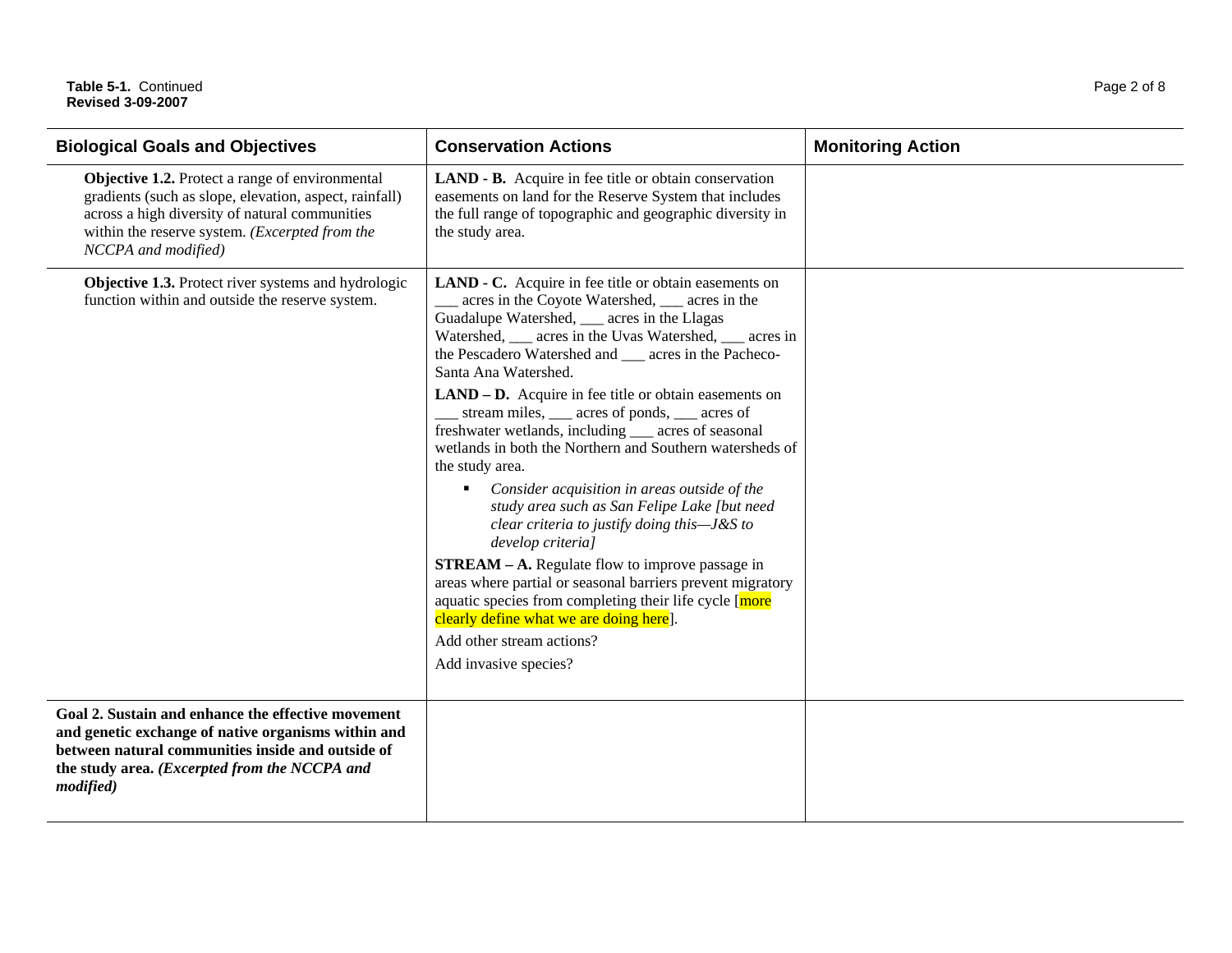## **Table 5-1.** Continued Page 3 of 8 **Revised 3-09-2007**

| יטט זיטיע שטפוייט                                                                                       |                                                                                                                                                                                                                                                                                                                                                                                                                                                                                                                                                                                                                                                                                                                                                                                               |                                                                                                                                                                                                                                                                                                                                                                                                                                                                                                                                                                                                                                                                                                    |
|---------------------------------------------------------------------------------------------------------|-----------------------------------------------------------------------------------------------------------------------------------------------------------------------------------------------------------------------------------------------------------------------------------------------------------------------------------------------------------------------------------------------------------------------------------------------------------------------------------------------------------------------------------------------------------------------------------------------------------------------------------------------------------------------------------------------------------------------------------------------------------------------------------------------|----------------------------------------------------------------------------------------------------------------------------------------------------------------------------------------------------------------------------------------------------------------------------------------------------------------------------------------------------------------------------------------------------------------------------------------------------------------------------------------------------------------------------------------------------------------------------------------------------------------------------------------------------------------------------------------------------|
| <b>Biological Goals and Objectives</b>                                                                  | <b>Conservation Actions</b>                                                                                                                                                                                                                                                                                                                                                                                                                                                                                                                                                                                                                                                                                                                                                                   | <b>Monitoring Action</b>                                                                                                                                                                                                                                                                                                                                                                                                                                                                                                                                                                                                                                                                           |
| Objective 2.1. Protect and enhance habitat linkages<br>within and connecting to outside the study area. | Action – H1. Acquire and, where appropriate, enhance<br>natural and semi-natural landscapes between the Santa<br>Theresa Hills and Metcalf Canyon that will provide a<br>wildlife corridor between the Santa Cruz Mountains and<br>the Diablo Range that can accommodate the movement of<br>covered and other native species at many spatial scales<br>For text: Bay checkerspot butterfly, California<br>٠<br>tiger salamander, California red-legged frog,<br>American Badger, Tule elk, mountain lion.<br>Action – H2. Acquire in fee title or obtain easements on<br>_ acres of serpentine grassland along Coyote Ridge to<br>link existing protected areas and to create a large core<br>reserve for serpentine grassland species to move within.                                        | List of options for wildlife connectivity across major<br>roads (for text):<br>Metcalf Canyon-Tulare Hill (not passable now)<br>$\bullet$<br>Coyote Creek crossings from Bailey Road south<br>$\bullet$<br>to Coyote Creek/Hwy 101 overpass (likely used<br>now)<br>Hwy 152 east of Gilroy in Diablo Range (may<br>$\bullet$<br>be used now)<br>Hwy 152 west of Gilroy in Santa Cruz Mtns.<br>$\bullet$<br>(may be used now)<br>SW Corner of study area from Santa Cruz Mtns<br>to Gabilan Range (may be used now)                                                                                                                                                                                 |
|                                                                                                         | Action – H3. Acquire in fee title or obtain easements on<br>acres of Grassland, Chaparral & Coastal Scrub, and<br>Oak Woodland natural communities south of Henry Coe<br>State Park to link this core reserve with extensive<br>wetlands surrounding San Felipe Lake in San Benito<br>County.<br>Action – H4. Acquire in fee title or obtain easements on<br>acres of Oak Woodland and Chaparral & Coastal<br>Scrub natural communities east of Henry Coe State Park<br>to link this core reserve with the large protected area of<br>Romero Ranch.<br>Action – H5. Acquire in fee title or obtain easements on<br>acres of Grassland, Chaparral & Coastal Scrub, and<br>Oak Woodland natural communities in the NE corner of<br>the study area to link the core reserve that includes Joseph | <b>Detailed Connectivity Options Across Santa Clara</b><br>Valley (for text):<br>1. Convert the Metcalf Road overpass to a wildlife<br>movement bridge and link it to Tulare Hill by<br>extending the bridge over Monterey Highway<br>and the railroad tracks.<br>Modify land use both east and west of Bailey<br>2.<br>Avenue/Hwy 101 intersection and enhance<br>"habitat patches" on either side of the corridor to<br>increase success of movement<br>Modify land use both east and west of the<br>3.<br>Coyote Creek/Hwy 101 and enhance "habitat<br>patches" on either side of the corridor to increase<br>success of movement<br>-Need to determine structure for conservation actions that |
|                                                                                                         | Grant County Park with SFPUC lands and other protected<br>lands in Alameda County.                                                                                                                                                                                                                                                                                                                                                                                                                                                                                                                                                                                                                                                                                                            | incorporates phased actions (use a process similar to                                                                                                                                                                                                                                                                                                                                                                                                                                                                                                                                                                                                                                              |

acres of Grassland, Chaparral & Coastal Scrub, and Oak Woodland natural communities to connect Almaden Quicksilver County Park with protected open space to the

**Action – H7.** Acquire in fee title or obtain easements on acres of Grassland, Oak Woodland, and Agricultural

natural communities to link the new core reserve of serpentine grassland (see Action - H2) along Coyote

Ridge with Joseph Grant County Park.

east near Calero Lake.

**Action – H6.** Acquire in fee title or obtain easements on FAHCE Phase 2/3 actions?).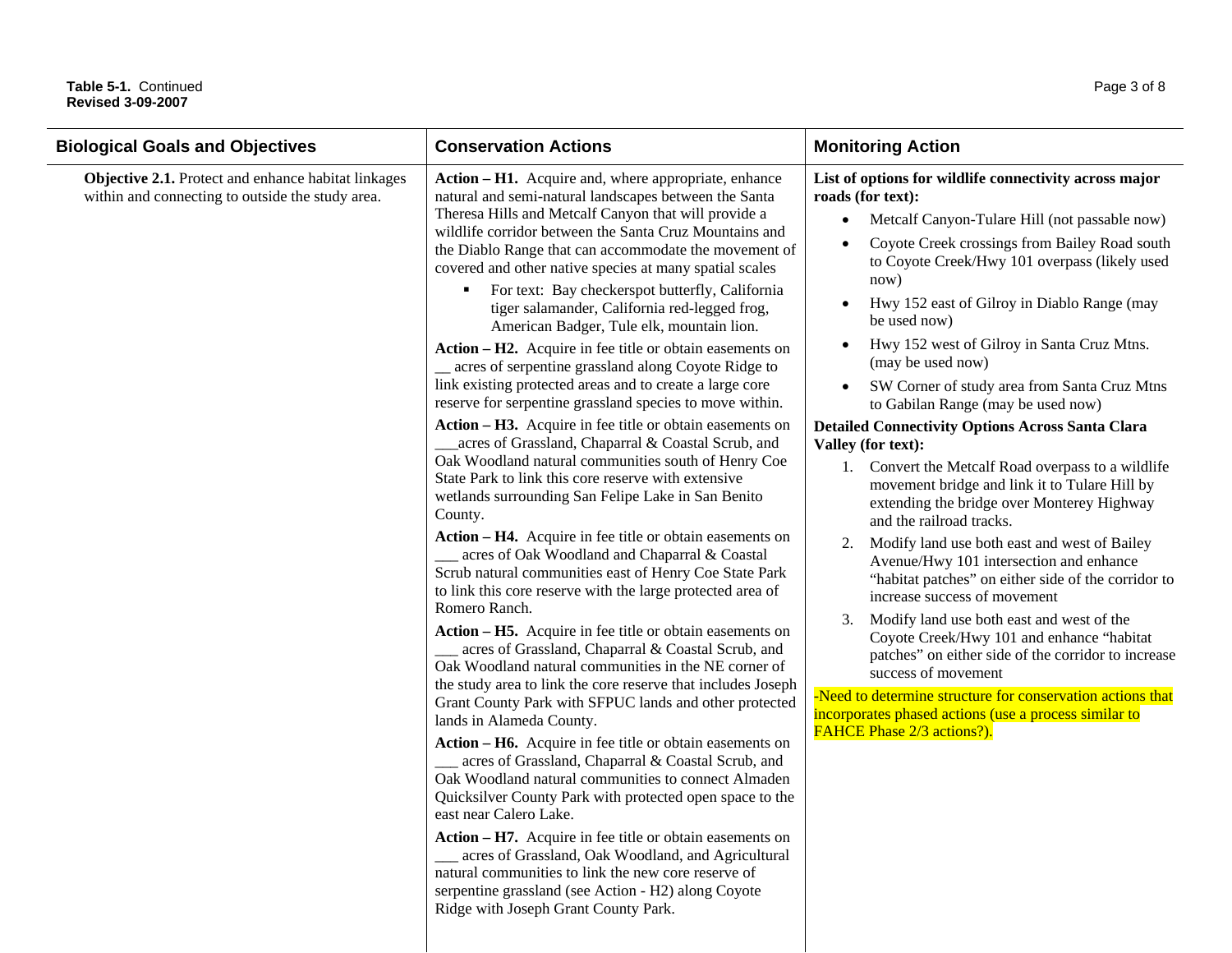## Table 5-1. Continued Page 4 of 8 **Revised 3-09-2007**

| <b>Biological Goals and Objectives</b> | <b>Conservation Actions</b>                                                                                                                                                                                                                                                                                                                                                                                  | <b>Monitoring Action</b> |
|----------------------------------------|--------------------------------------------------------------------------------------------------------------------------------------------------------------------------------------------------------------------------------------------------------------------------------------------------------------------------------------------------------------------------------------------------------------|--------------------------|
| Objective 2.1. Continued.              | Action – H8. Acquire in fee title or obtain easements on<br>acres of Conifer Woodland, Riparian Forest & Scrub,<br>Oak Woodland, and Grassland natural communities, in<br>the portion of the Pescadero Watershed that is in the<br>study area, to help maintain wildlife connections between<br>the Santa Cruz Mountains and the Gabilan Range outside<br>the study area.                                    |                          |
|                                        | Action $-$ I1. Increase the permeability of Highway 152<br>for species movement across the highway from the<br>Highway 152/156 interchange east to the Santa<br>Clara/Merced county line at locations and with structures<br>that have the potential to most benefit movement of a<br>variety of native species. [will copy from final SJ kit fox<br>action and expand it so that it benefits many species.] |                          |
|                                        | $Action - I2.$ Increase the permeability for species<br>movement across Santa Clara Valley between San Jose<br>and Morgan Hill at locations and with structures that have<br>the potential to most benefit movement of a variety of<br>covered and other native species.                                                                                                                                     |                          |
|                                        | $Action - I3.$ Increase the permeability for species<br>movement across Santa Clara Valley from the southern<br>edge of urban development in Morgan Hill south to the<br>northern edge of urban development in Gilroy at locations<br>and with structures that have the potential to most benefit<br>movement of a variety of covered and other native<br>species.                                           |                          |
|                                        | $Action - I4.$ Increase the permeability for species<br>movement across Santa Clara Valley from the southern<br>edge of urban development in Gilroy to the county line at<br>locations and with structures that have the potential to<br>most benefit movement of a variety of covered and other<br>native species.                                                                                          |                          |
|                                        | $Action - I5$ . Increase the permeability for species<br>movement of Highway 152 from Gilroy west to the Santa<br>Cruz County line at locations and with structures that<br>have the potential to most benefit movement of a variety<br>of covered and other native species.<br>South county – pajaro, Diablo range – southern                                                                               |                          |
|                                        | connectivity – link to I4 (Troy - talk to Ken/David)                                                                                                                                                                                                                                                                                                                                                         |                          |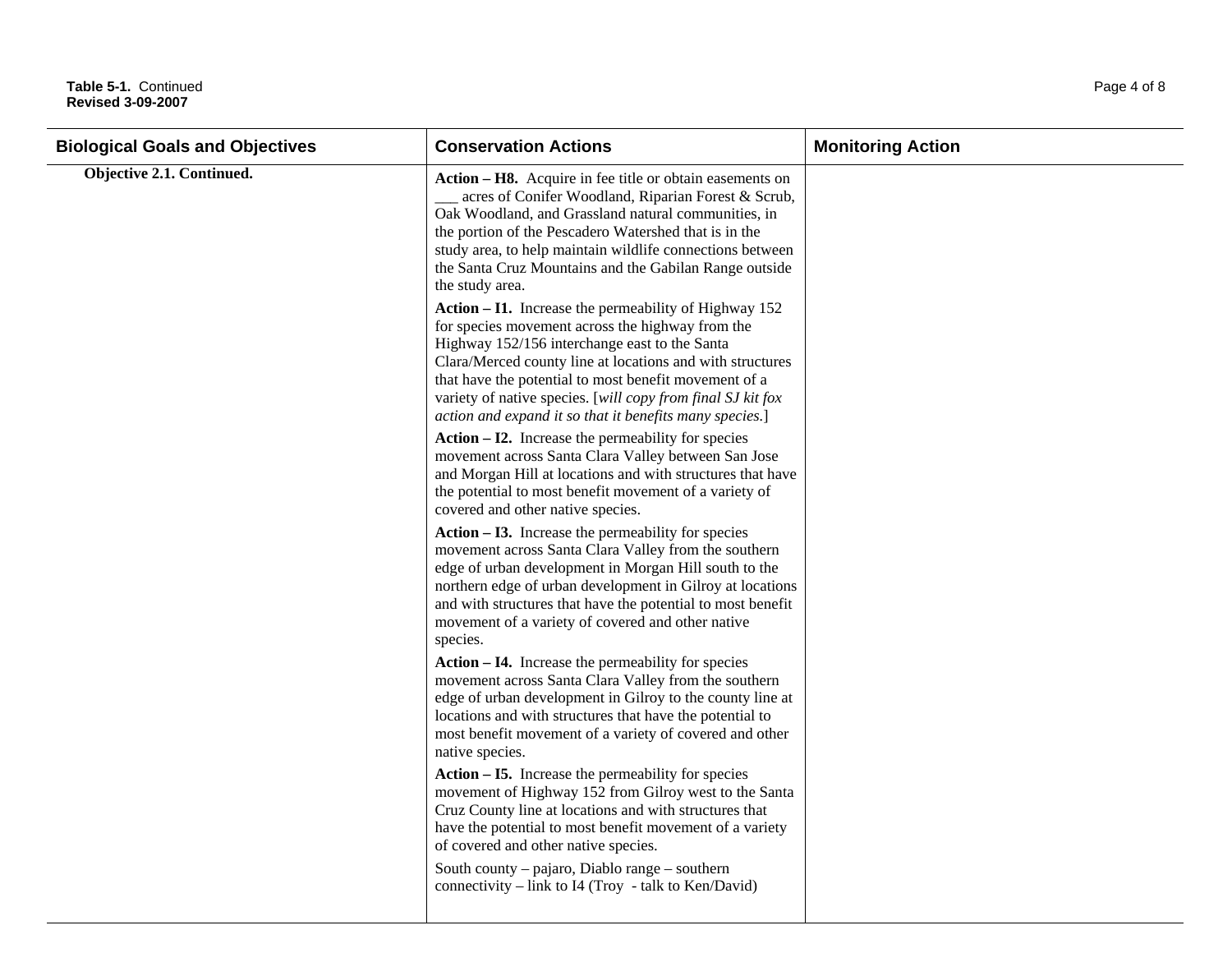| <b>Biological Goals and Objectives</b>                                                                                                                                                                                            | <b>Conservation Actions</b>                                                                                                                                                                                                                                                                                                                                                                                                                                                                                           | <b>Monitoring Action</b> |
|-----------------------------------------------------------------------------------------------------------------------------------------------------------------------------------------------------------------------------------|-----------------------------------------------------------------------------------------------------------------------------------------------------------------------------------------------------------------------------------------------------------------------------------------------------------------------------------------------------------------------------------------------------------------------------------------------------------------------------------------------------------------------|--------------------------|
| Objective 2.1. Continued.                                                                                                                                                                                                         | Action $-$ K1. Acquire or obtain easements on $\_\_$ miles<br>of streams, all of which will help to allow wildlife<br>movement.                                                                                                                                                                                                                                                                                                                                                                                       |                          |
|                                                                                                                                                                                                                                   | Action – L. Focus riparian restoration (estimated to be<br>_ acres) in areas that will increase the continuity of<br>riparian corridors and better facilitate wildlife movement<br>within the study area along stream corridors.                                                                                                                                                                                                                                                                                      |                          |
|                                                                                                                                                                                                                                   | <b>STREAM – A.</b> Regulate flow to improve passage in<br>areas where partial or seasonal barriers prevent migratory<br>aquatic species from completing their life cycle [more<br>clearly define what we are doing here.                                                                                                                                                                                                                                                                                              |                          |
|                                                                                                                                                                                                                                   | Action – M. May develop action around ecological<br>processes like pollination or predation to determine the<br>effectiveness of the Reserve System.                                                                                                                                                                                                                                                                                                                                                                  |                          |
| Goal 3. Enhance or restore representative natural and<br>semi-natural landscapes to maintain or increase native<br>biological diversity. (Excerpted from the NCCPA and<br><i>modified</i> )                                       |                                                                                                                                                                                                                                                                                                                                                                                                                                                                                                                       |                          |
| Objective 3.1. Enhance or restore terrestrial and<br>aquatic land-cover types within the Reserve System<br>to increase area and quality of habitat for covered<br>and other native species and to improve hydrologic<br>function. | $LAND - E$ . Enhance or restore an estimated $\_\_\$ acres of<br>grassland, __ acres of chaparral and northern coastal<br>scrub, __ acres of oak woodland, and __ acres of conifer<br>woodland.<br><b>LAND - F.</b> Enhance or restore an estimated miles of<br>stream, <u>example</u> acres of riparian woodland and forest, <u>example</u><br>acres of freshwater marsh, __ acres of seasonal<br>wetlands, and ___ acres of ponds to maintain and when<br>necessary improve hydrologic functions in the study area. |                          |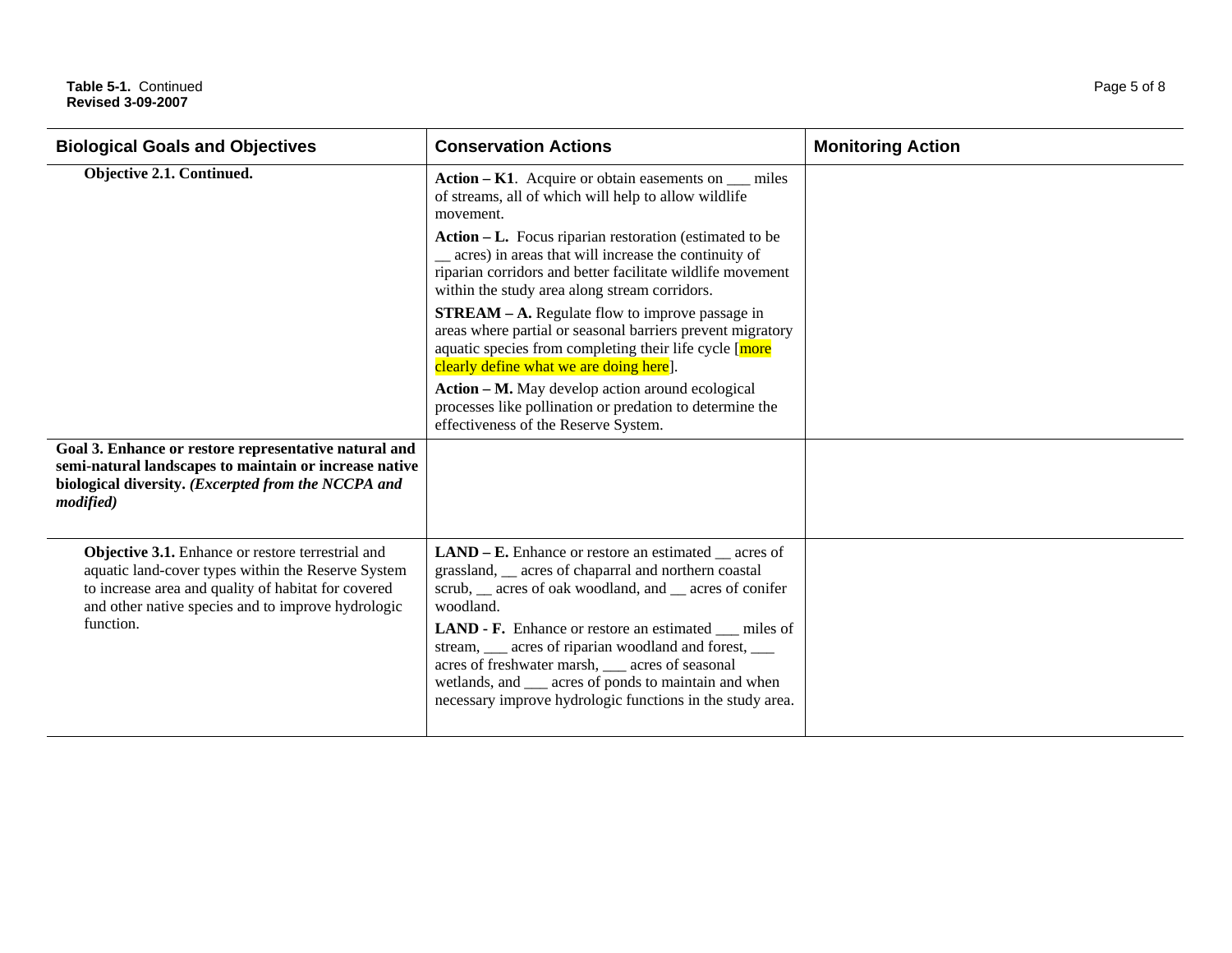## Table 5-1. Continued Page 6 of 8 **Revised 3-09-2007**

| <b>Biological Goals and Objectives</b>                                                                                                                                                               | <b>Conservation Actions</b>                                                                                                                                                                                                                                                                                                                                                                                                                        | <b>Monitoring Action</b> |
|------------------------------------------------------------------------------------------------------------------------------------------------------------------------------------------------------|----------------------------------------------------------------------------------------------------------------------------------------------------------------------------------------------------------------------------------------------------------------------------------------------------------------------------------------------------------------------------------------------------------------------------------------------------|--------------------------|
| <b>Objective 3.2.</b> Allow natural disturbance regimes<br>such as fire and flooding to occur within the<br>Reserve System or implement management actions<br>that mimic those natural disturbances. | Action – F1. Develop specific actions for "allowable"<br>fire use" (i.e., let-burn policy) and natural flood<br>protection<br>Fire (let-burn policy; helping Calfire with<br>staffing), it was brought up by the stakeholders<br>group that maybe there should be specific<br>guidance on this at the natural community level<br>for each natural community that will benefit<br>(e.g., grassland, chaparral). Establish county-<br>wide burn team |                          |
|                                                                                                                                                                                                      | Action G1. Develop specific action for natural flood<br>protection. (integrate with District Policy)<br>Natural flood protection<br>$\blacksquare$                                                                                                                                                                                                                                                                                                 |                          |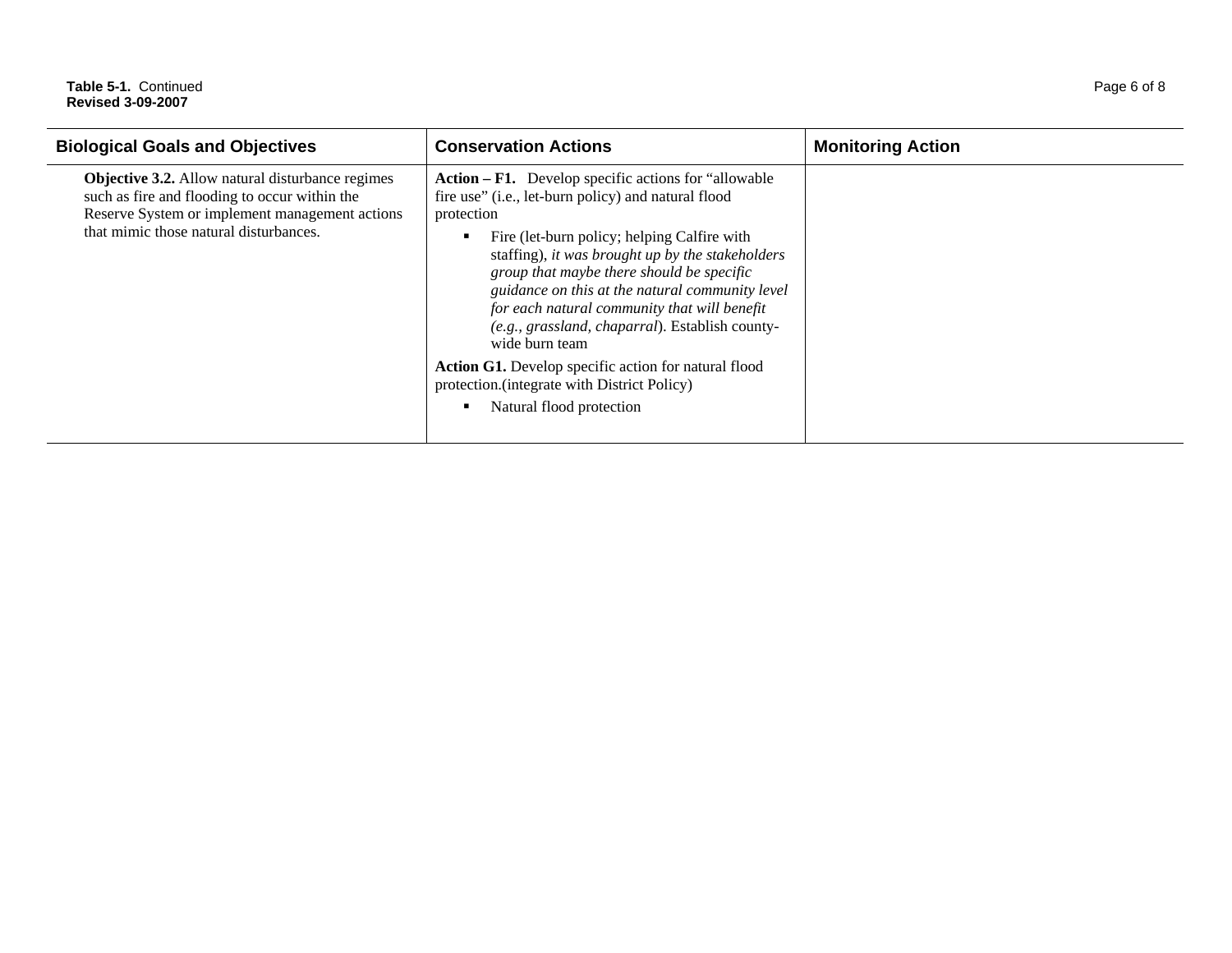| <b>Biological Goals and Objectives</b>                                                                                                                                                                                     | <b>Conservation Actions</b>                                                                                                                                                                                                                                                                                                                                                                                                                             | <b>Monitoring Action</b>                                                                                                                                                                                                                                                                                                                                                                                                                                                                                                                                                                                                                                                                                                                                                                                                                                                                                                                                                                                                                                                                                                                                                                                                                                                                                                                            |
|----------------------------------------------------------------------------------------------------------------------------------------------------------------------------------------------------------------------------|---------------------------------------------------------------------------------------------------------------------------------------------------------------------------------------------------------------------------------------------------------------------------------------------------------------------------------------------------------------------------------------------------------------------------------------------------------|-----------------------------------------------------------------------------------------------------------------------------------------------------------------------------------------------------------------------------------------------------------------------------------------------------------------------------------------------------------------------------------------------------------------------------------------------------------------------------------------------------------------------------------------------------------------------------------------------------------------------------------------------------------------------------------------------------------------------------------------------------------------------------------------------------------------------------------------------------------------------------------------------------------------------------------------------------------------------------------------------------------------------------------------------------------------------------------------------------------------------------------------------------------------------------------------------------------------------------------------------------------------------------------------------------------------------------------------------------|
| Objective 3.3.<br>Eradicate or reduce the cover, biomass, and<br>distribution of existing target, non-native invasive<br>plants and reduce the number and distribution of<br>non-native, invasive animals, where possible. | Action – R. Graze, mow, hand-pull, or selectively use<br>herbicide to reduce non-native invasive plant species to a<br>level where native plants can reestablish and remain<br>dominant within the Reserve System.<br>Rewrite to focus on tools for eradication, reduction, etc.:<br>mowing, spraying, grazing, mechanical, etc. We will<br>ultimately pull actions up from the Natural Communities<br>level and consolidate them into broader actions. | <b>For Text:</b><br>Action X. Identify the non-native invasive plants and<br>animals with the greatest adverse effects on ecosystem<br>processes, natural communities, covered and other native<br>species, and biological diversity and determine suitable<br>control techniques (note: high priority)<br>Action – M. Document a baseline distribution of the<br>target non-native invasive plant and animal species within<br>the study area.<br>Action – T. Monitor areas where connectivity will be<br>restored under the Plan to establish a baseline distribution<br>of non-native invasive wildlife species and control these<br>species to remain at or below this baseline level once the<br>connection has been restored.<br>For AMM Chapter:<br>$Action - O.$ Control the introduction of non-native<br>species through regulations on pet stores, nurseries or<br>other purveyors of plants, seeds, or animals.<br>$Action - P$ . Reduce the number of roads within the<br>Reserve System to the minimum number necessary to<br>meet operational needs.<br>$Action - Q$ . Maintain only the minimum number of trails<br>necessary within the Reserve System to allow adequate<br>public access while directing the public away from<br>sensitive resource areas (e.g., threatened plant population,<br>tiger salamander breeding pool). |
| Objective 3.4. Prevent or control new invasions of non-<br>native, invasive plants and animals, where possible.                                                                                                            | Rewrite actions to focus on tools for prevention and<br>control [may pull some examples up from the natural<br>community level and roll them into one action that is<br>broad enough to capture everything.                                                                                                                                                                                                                                             |                                                                                                                                                                                                                                                                                                                                                                                                                                                                                                                                                                                                                                                                                                                                                                                                                                                                                                                                                                                                                                                                                                                                                                                                                                                                                                                                                     |
| <b>Natural Communities</b>                                                                                                                                                                                                 |                                                                                                                                                                                                                                                                                                                                                                                                                                                         |                                                                                                                                                                                                                                                                                                                                                                                                                                                                                                                                                                                                                                                                                                                                                                                                                                                                                                                                                                                                                                                                                                                                                                                                                                                                                                                                                     |